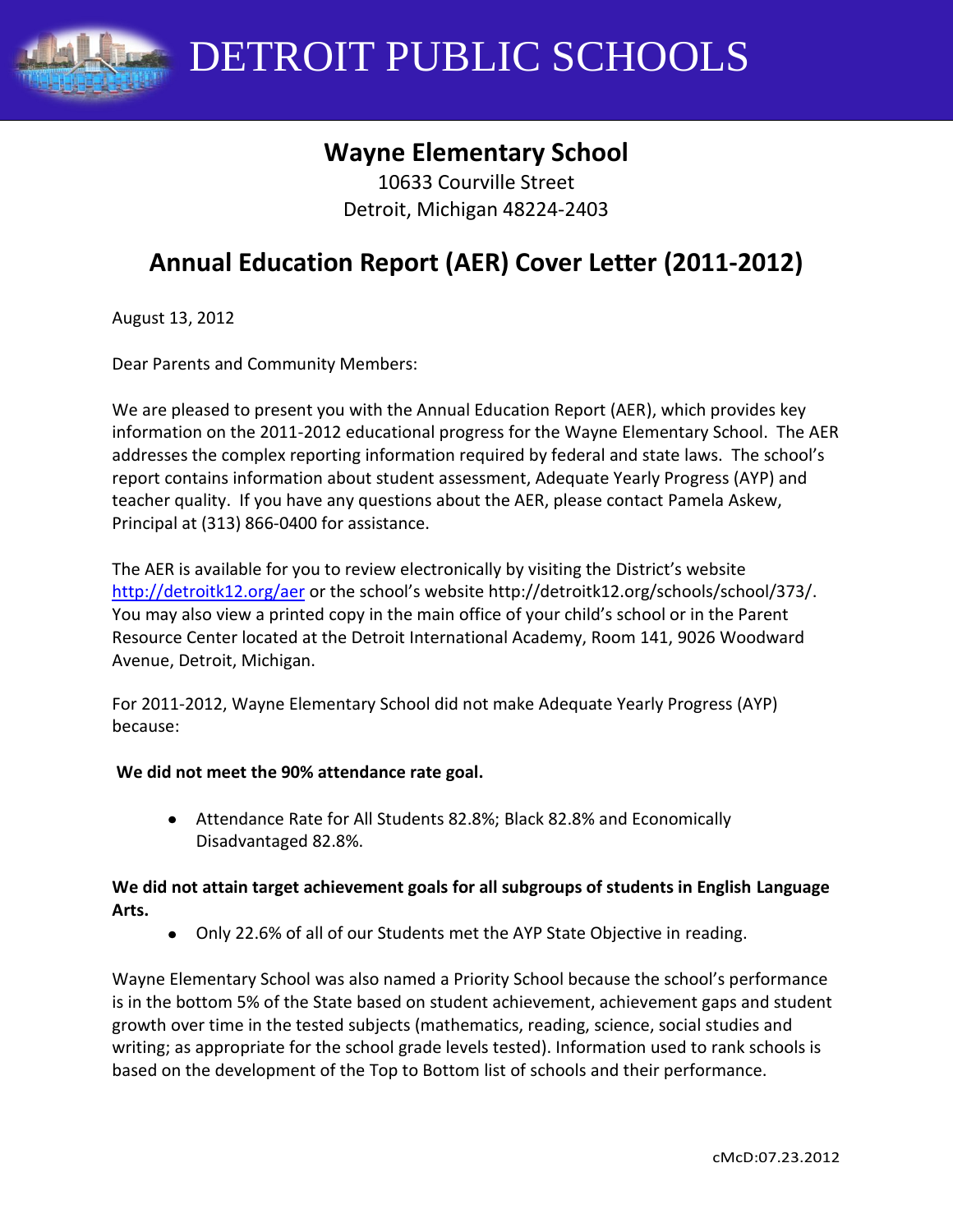We are actively working to address the school's issues. Examination of reading and math performance will be addressed by developing an Individual Development Plan for all students. The overall PK–5 reading program will include comprehensive, differentiated reading instruction in the classroom along with additional services for students who need more support in order to succeed. Students who need intensive instruction tailored to address specific weaknesses will be assigned a school service assistant. All reading instruction will be align with district curricula, evidence-based, and target specific to student weaknesses determined by performance on multiple reading measures. Furthermore, reading strategies will be embedded across all content areas.

The mathematics program will focus on students' ability to reason and communicate mathematically, value mathematics, and become confident in their own mathematical abilities to solve problems in situations that may not be familiar to them. Students will receive differentiated instruction that will equip them to become persistent problem solvers. In addition, apply their learning in everyday life. This understanding will be continually strengthened and expanded throughout their educational experiences.

To the extent possible, such supports, as Star programs, supplemental instruction, and additional staff will be incorporated into, but not interfere with the student's participation in regular classroom activities and learning. The use of formative and summative assessment practices will be employed to identify when students struggle and provide immediate intervention.

Attendance will be closely monitored and parental support will be given to ensure that all students attend school daily.

### **Parent Involvement**

The role of the parent in improving a child's educational experience is critical. School staff and parents will share ideas on ways to increase the learning experiences for all students. Parents and school staff will examine opportunities to ensure that they are meaningful:

- 1. Flexible about how we gather input from parents;
- 2. Feedback will not be limited to committees or meetings.
- 3. Parents and teachers at every grade level will provide parents with concrete activities families can implement to reinforce learning at home.
- 4. Provide parents with information about AYP and the consequences AYP may have for their children and school.
- 5. Conduct meetings with parents to discuss the meaning of the AYP results, the state accountability system, and how to understand data to improve school programs,

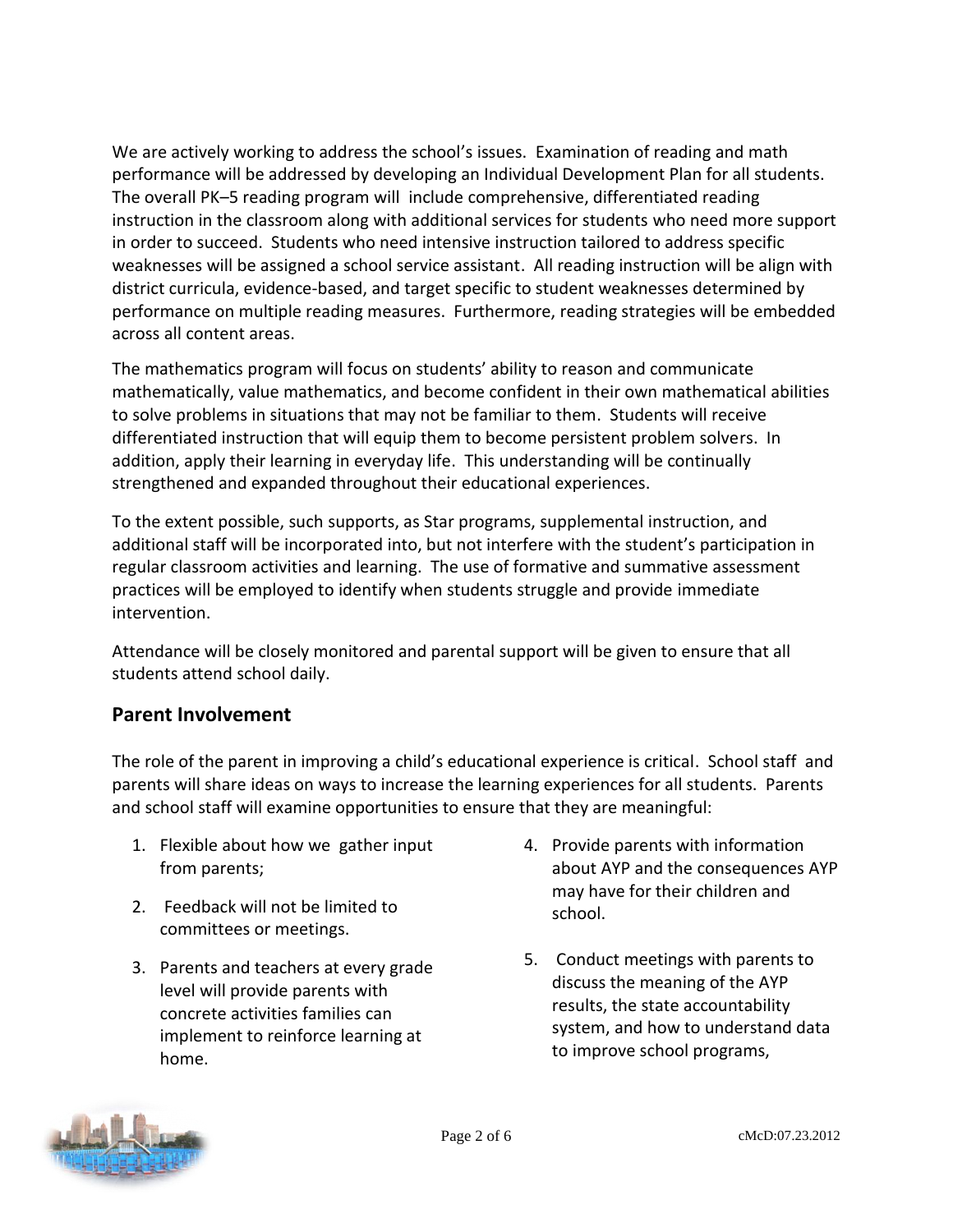instruction and the resources required for change.

- 6. Be sure that the school communicates information about AYP to parents in a language and a format that they can understand.
- 7. Be proactive. Encourage parents to work with community leaders and citizens in discussing the kinds of resources and the quality of education necessary for a school to meet the AYP expectations.
- 8. Conduct an audit and analysis of each school based programs and

resent in a parent-friendly format on such indicators as:

- a. Past student assessments;
- b. Socio-economic status;
- c. Levels of parental involvement;
- d. Quality and competency of teachers;
- e. Special student needs such as health and social service support;
- f. Instructional interventions such as preschool programs, after-school offerings, tutorials

State law requires that we also report additional information.

### **Process for Assigning Pupils to the School**

During the 2011-2012 school year, Detroit Public Schools implemented the "Open Enrollment Initiative." This initiative allows students to elect to attend any Detroit Public School without being required to live within the boundary for that school. The "Open Enrollment Initiative" does not apply to the Examination High Schools, or Application Schools. Parents may enroll their child(ren) in the school of their interest as long as the school has not reached capacity for their particular grade. Enrollment preference is given to students who live within the boundary of a school. It should also be noted that transportation will not be provided for students who select a school outside of the boundary of their home school. "Open Enrollment Initiative" resources can be found on our web-site at:

http://detroitk12.org/resources/prospective\_students/

### **School Improvement Status**

| Year      | <b>School Improvement Status</b>          |  |  |
|-----------|-------------------------------------------|--|--|
| 2011-2012 | Priority ~ AYP Not Met                    |  |  |
| 2010-2011 | AYP Not Met ~ School Improvement<br>(SES) |  |  |

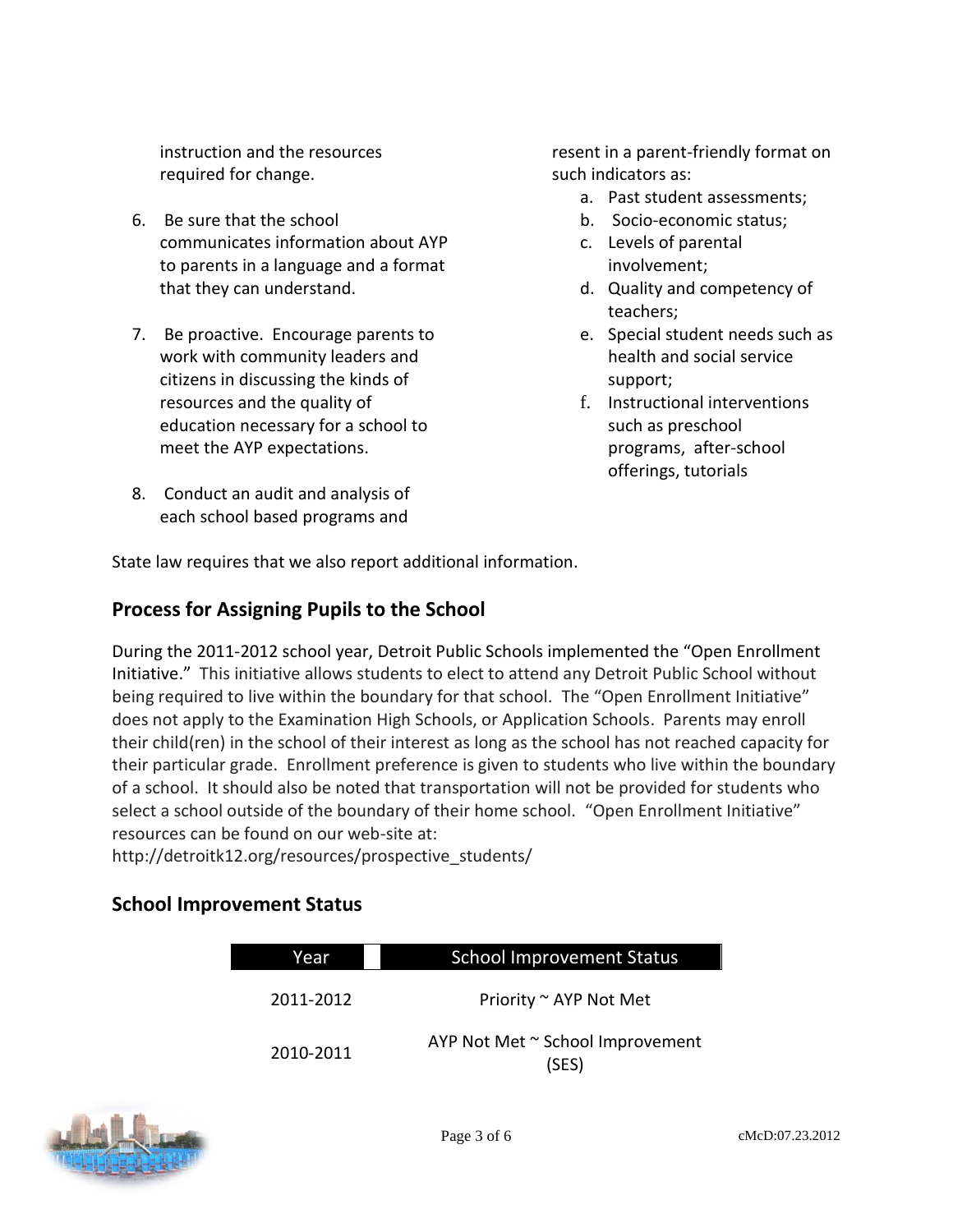## *Detroit Public Schools' Core Curriculum:*

Consistent with the Detroit Public Schools Academic Plan for 2012-2013**,** there are aggressive plans to accelerate the rate of student achievement and to ensure that students graduate with the academic and social skills necessary for success in college and the workplace.

### **Specific curriculum actions are based on the District's five (5) pillars of student achievement:**

- I. Talent management,
- II. High quality teaching and learning,
- III. Rigorous, transparent and continuous improvement cycle,
- IV. Customer service approach to community and each other, and
- V. A secure, inclusive and dynamic culture.

An Executive Summary of the 2012-2013 Academic Action Plan, is available online at [http://detroitk12.org/content/wp-content/uploads/2012/05/FINALAcademicPlanExecutive-](http://detroitk12.org/content/wp-content/uploads/2012/05/FINALAcademicPlanExecutive-Summary_2012.pdf)[Summary\\_2012.pdf](http://detroitk12.org/content/wp-content/uploads/2012/05/FINALAcademicPlanExecutive-Summary_2012.pdf).

### **Access to the Core Curriculum**

The instructional strategies and grade level expectations are aligned to the state standards and the NAEP. This represents the core curriculum, which is supported by the texts, materials, computer software and other school level resources used daily in the classrooms. All of the professional development activities are aligned to the core curriculum.

The implementation is a process delineated in the District Plan. This plan serves as the framework for each school's academic achievement plan.

The frequent monitoring of the implementation of these plans are conducted by the school diagnostic visits, review of the benchmark assessments, use of the teacher evaluation tool and adherence to the pacing calendar.

The variances from the state plan can be found in the grade level expectations, which are also aligned to the higher standards of NAEP.

A Summer Parent University is offered with classes to increase parenting skills, early childhood literacy, adult literacy and GED. During the school year, the Regional Parent Resource Center is a vehicle for parents and other community members to participate in regular and on-going informational and participatory sessions focused on curriculum and

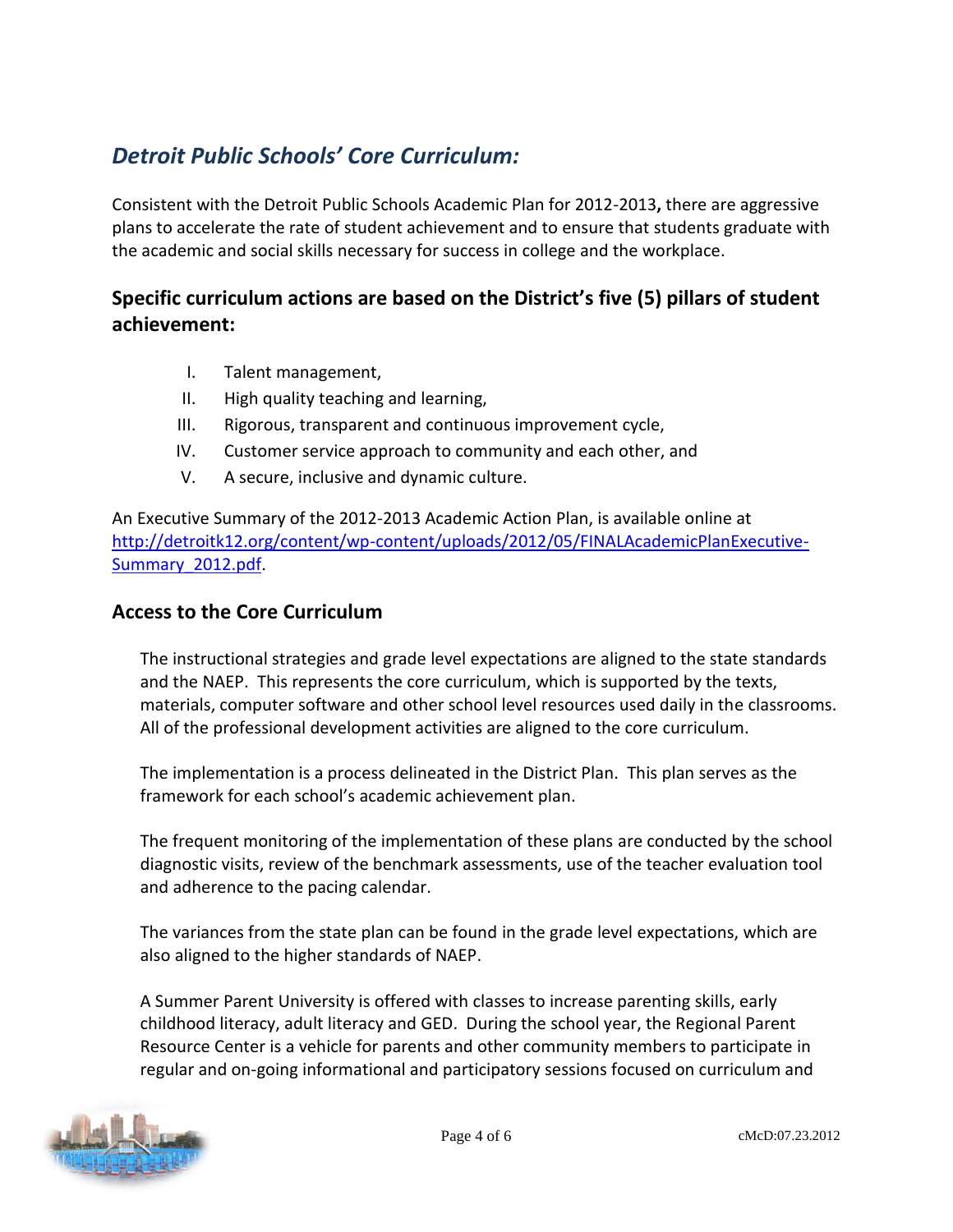instruction. Learning Village (an online instructional management system), Web updates and semi-annual progress reports are also a means to disseminate information to parents and community.

Detroit Public Schools Core Curriculum is currently under revision. Pacing Charts and Curriculum guides will be posted to the Division of Teaching and Learning under the Leadership page of our web-site in the near future.

### **Parent Engagement**

- $\cdot$  Use the technology portal for parents to view daily lessons and to communicate with teachers.
- \* Implement and follow through with the parent contracts.
- $\clubsuit$  Use the Parent Resource Center to engage parents in innovative workshops and sessions that are practical and will result in parent support to students at home.

### **Student Achievement Results**

Aggregate Student Achievement Results and Detroit Public Schools Quarterly Benchmark Assessment in Reading and Mathematics for Wayne Elementary School can be found on the Detroit Public Schools' web-page at the Research, Evaluation and Assessment site at [http://detroitk12.org/data/rea/.](http://detroitk12.org/data/rea/) The following reports are available:

- District Profile Report
- Combined School Profile Reports
- Individual School Profile Reports
- Adequate Yearly Progress (AYP) Reports
- Annual Education Report

### **Parent-Teacher Conferences (Interactions):**

| <b>School Year</b>       | Total Parent<br><b>Interactions</b> | Percent |
|--------------------------|-------------------------------------|---------|
| 2011-2012                | 339                                 | 44.4%   |
| 2010-2011<br>(Corrected) | 207                                 | 27.4%   |